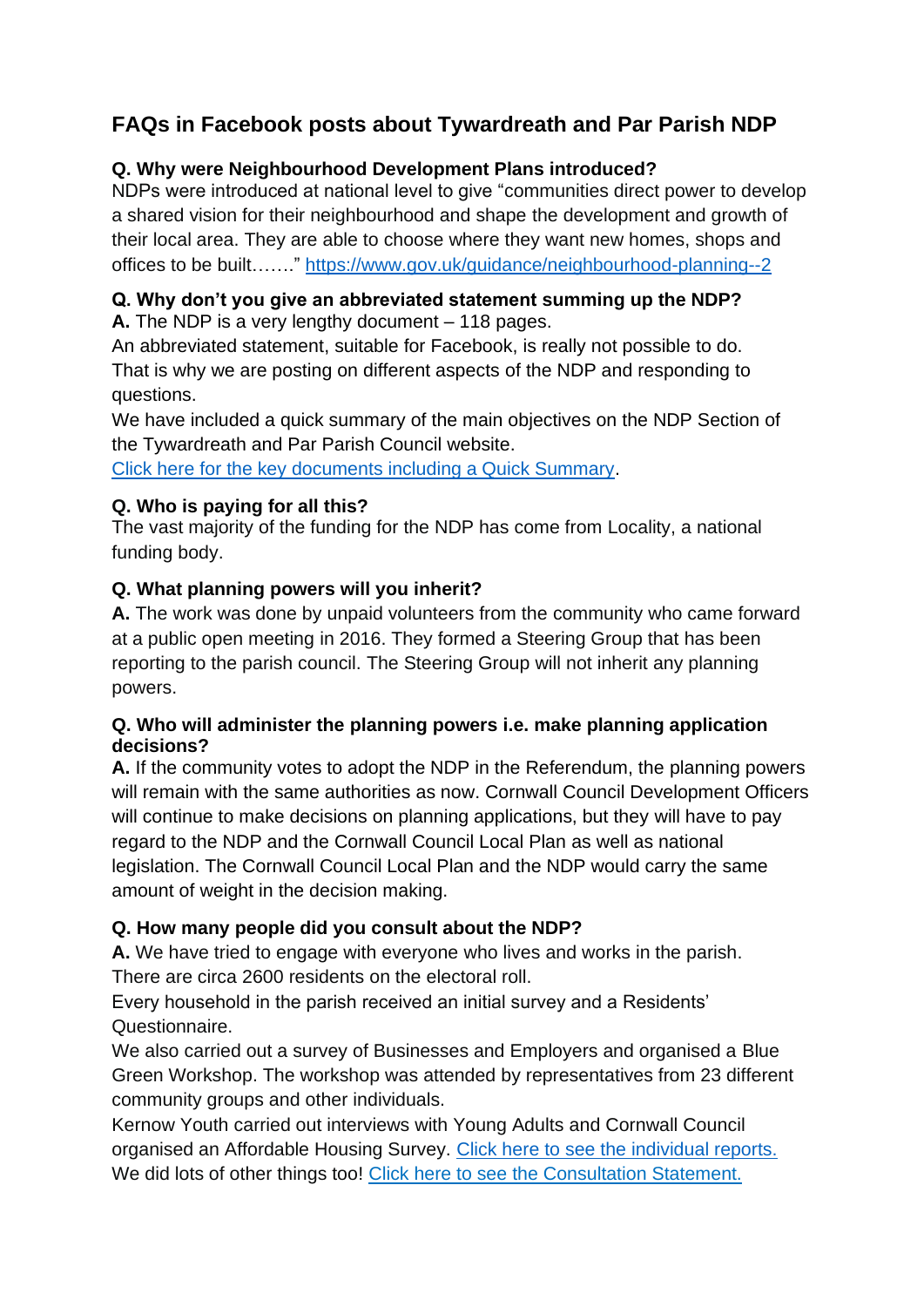## **Q. The NDP is protecting most green spaces in the area. Are all the green spaces under threat of development?**

**A.** The Steering Group has been guided by the community's views throughout.

In the Residents' Questionnaire (2019), 99% of respondents agreed that the Parish's natural heritage assets should be protected. Indeed, the need for Social/Affordable Housing and the protection of Local Green Spaces (LGS) both come up in most conversations. We put forward a list of Green Spaces which the community identified as areas where they wanted to see more restrictions on development. We are not aware of any planning applications for a green space like Poldrea Play Area but LGS designation would reduce the likelihood of any application being accepted.

Not all the green spaces were accepted as being appropriate for LGS designation by the independent national inspector who scrutinised the plan.

## **Q. Where you are going to put social and low cost housing?**

**A.** Housing and Development policies are fundamental to NDPs and we engaged with a number of professionals in the field, including the Cornwall Council Rural Housing Enabler and the Cornwall Land Community Trust.

The Affordable Housing Survey was organised by Cornwall Council in May 2019 and community responses identified a clear need for social housing to rent (paragraph 9.158 on p.103 of the NDP Final Version). You have asked where social and low cost housing can go. No development sites have been specifically identified in the NDP. Social and low cost housing can be built within the development boundary and immediately adjacent to it.

## [Click here for the Development Boundary Map.](https://www.tywardreathandparparishcouncil.gov.uk/data/uploads/1119_1151539135.pdf)

It would be up to Cornwall Council Development Officers to decide whether any planning application of this type is accepted or refused.

## **Q. Summer 2021 and the Covid pandemic has meant that a lot more 2nd homes and holiday lets have been bought in the parish. How old are your housing figures? Surely, there needs to be a 2nd Homes policy in the NDP now?**

**A.** It is true to say that at the time the NDP was drafted we could not find the evidence needed to justify a 2<sup>nd</sup> homes policy. We were told that at least 15% of the houses needed to be holiday lets or second homes.

The NDP process is very long not least as, once the NDP has been agreed in draft form, it then takes 30 weeks i.e. 7-8 months to get through the legal stages alone. [Click here for the legal process timeline.](https://www.tywardreathandparparishcouncil.gov.uk/data/uploads/1278_1218695029.pdf) On top of this, our plan was signed off in January 2021, so the NDP would normally have gone to referendum some months ago. The NDP is, therefore, inevitably a snapshot of the situation before the legal process starts and the referendum takes place.